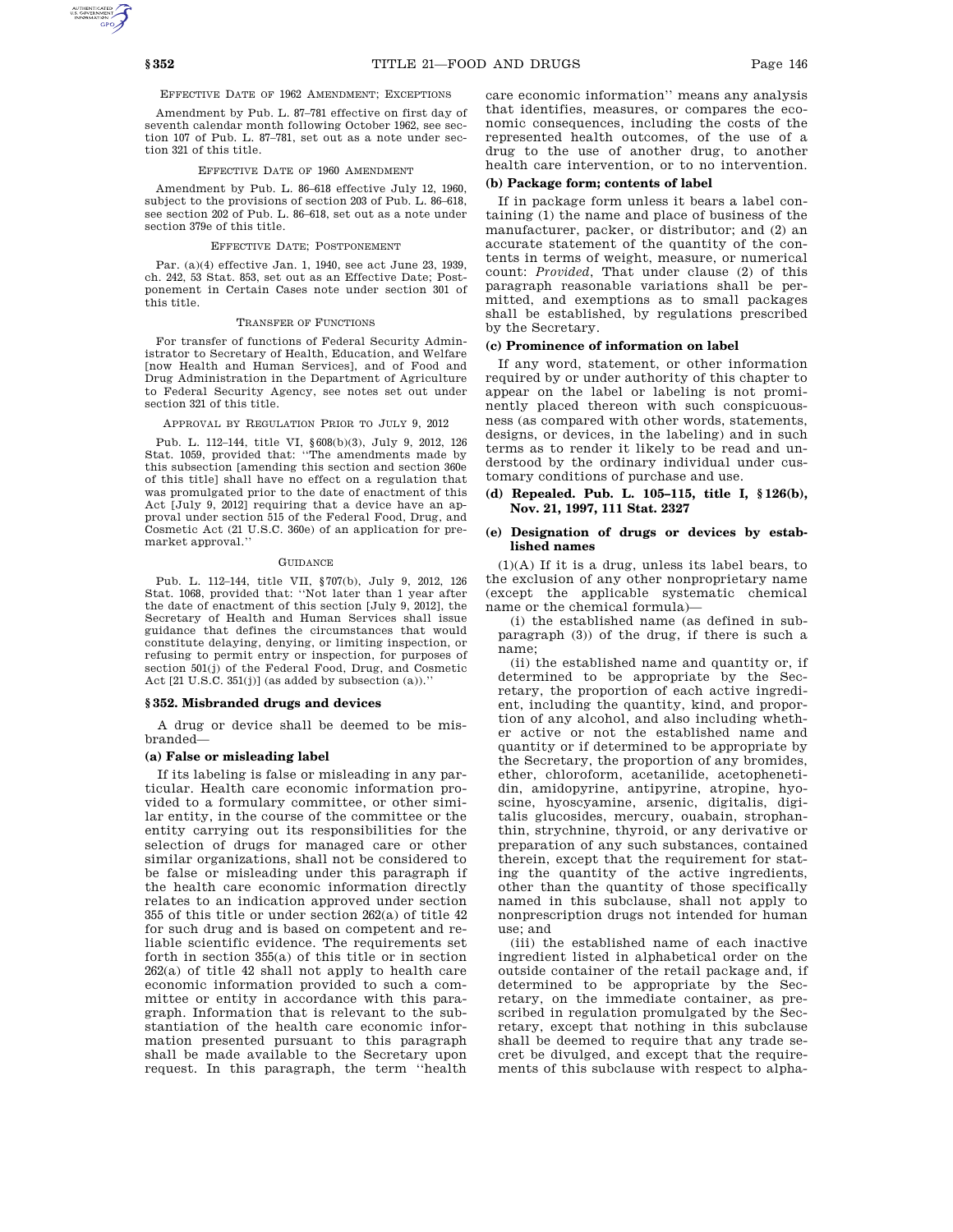betical order shall apply only to nonprescription drugs that are not also cosmetics and that this subclause shall not apply to nonprescription drugs not intended for human use.

(B) For any prescription drug the established name of such drug or ingredient, as the case may be, on such label (and on any labeling on which a name for such drug or ingredient is used) shall be printed prominently and in type at least half as large as that used thereon for any proprietary name or designation for such drug or ingredient, except that to the extent that compliance with the requirements of subclause (ii) or (iii) of clause (A) or this clause is impracticable, exemptions shall be established by regulations promulgated by the Secretary.

(2) If it is a device and it has an established name, unless its label bears, to the exclusion of any other nonproprietary name, its established name (as defined in subparagraph (4)) prominently printed in type at least half as large as that used thereon for any proprietary name or designation for such device, except that to the extent compliance with the requirements of this subparagraph is impracticable, exemptions shall be established by regulations promulgated by the Secretary.

(3) As used in subparagraph (1), the term ''established name'', with respect to a drug or ingredient thereof, means (A) the applicable official name designated pursuant to section 358 of this title, or (B), if there is no such name and such drug, or such ingredient, is an article recognized in an official compendium, then the official title thereof in such compendium, or (C) if neither clause (A) nor clause (B) of this subparagraph applies, then the common or usual name, if any, of such drug or of such ingredient, except that where clause (B) of this subparagraph applies to an article recognized in the United States Pharmacopeia and in the Homoeopathic Pharmacopoeia under different official titles, the official title used in the United States Pharmacopeia shall apply unless it is labeled and offered for sale as a homoeopathic drug, in which case the official title used in the Homoeopathic Pharmacopoeia shall apply.

(4) As used in subparagraph (2), the term ''established name'' with respect to a device means (A) the applicable official name of the device designated pursuant to section 358 of this title, (B) if there is no such name and such device is an article recognized in an official compendium, then the official title thereof in such compendium, or (C) if neither clause (A) nor clause (B) of this subparagraph applies, then any common or usual name of such device.

# **(f) Directions for use and warnings on label**

Unless its labeling bears (1) adequate directions for use; and (2) such adequate warnings against use in those pathological conditions or by children where its use may be dangerous to health, or against unsafe dosage or methods or duration of administration or application, in such manner and form, as are necessary for the protection of users, except that where any requirement of clause (1) of this paragraph, as applied to any drug or device, is not necessary for the protection of the public health, the Secretary shall promulgate regulations exempting such drug or device from such requirement. Required labeling for prescription devices intended for use in health care facilities or by a health care professional and required labeling for in vitro diagnostic devices intended for use by health care professionals or in blood establishments may be made available solely by electronic means, provided that the labeling complies with all applicable requirements of law, and that the manufacturer affords such users the opportunity to request the labeling in paper form, and after such request, promptly provides the requested information without additional cost.

### **(g) Representations as recognized drug; packing and labeling; inconsistent requirements for designation of drug**

If it purports to be a drug the name of which is recognized in an official compendium, unless it is packaged and labeled as prescribed therein. The method of packing may be modified with the consent of the Secretary. Whenever a drug is recognized in both the United States Pharmacopoeia and the Homoeopathic Pharmacopoeia of the United States, it shall be subject to the requirements of the United States Pharmacopoeia with respect to packaging and labeling unless it is labeled and offered for sale as a homoeopathic drug, in which case it shall be subject to the provisions of the Homoeopathic Pharmacopoeia of the United States, and not those of the United States Pharmacopoeia, except that in the event of inconsistency between the requirements of this paragraph and those of paragraph (e) as to the name by which the drug or its ingredients shall be designated, the requirements of paragraph (e) shall prevail.

## **(h) Deteriorative drugs; packing and labeling**

If it has been found by the Secretary to be a drug liable to deterioration, unless it is packaged in such form and manner, and its label bears a statement of such precautions, as the Secretary shall by regulations require as necessary for the protection of the public health. No such regulation shall be established for any drug recognized in an official compendium until the Secretary shall have informed the appropriate body charged with the revision of such compendium of the need for such packaging or labeling requirements and such body shall have failed within a reasonable time to prescribe such requirements.

### **(i) Drug; misleading container; imitation; offer for sale under another name**

(1) If it is a drug and its container is so made, formed, or filled as to be misleading; or (2) if it is an imitation of another drug; or (3) if it is offered for sale under the name of another drug.

# **(j) Health-endangering when used as prescribed**

If it is dangerous to health when used in the dosage or manner, or with the frequency or duration prescribed, recommended, or suggested in the labeling thereof.

# **(k), (***l***) Repealed. Pub. L. 105–115, title I, § 125(a)(2)(B), (b)(2)(D), Nov. 21, 1997, 111 Stat. 2325**

### **(m) Color additives; packing and labeling**

If it is a color additive the intended use of which is for the purpose of coloring only, unless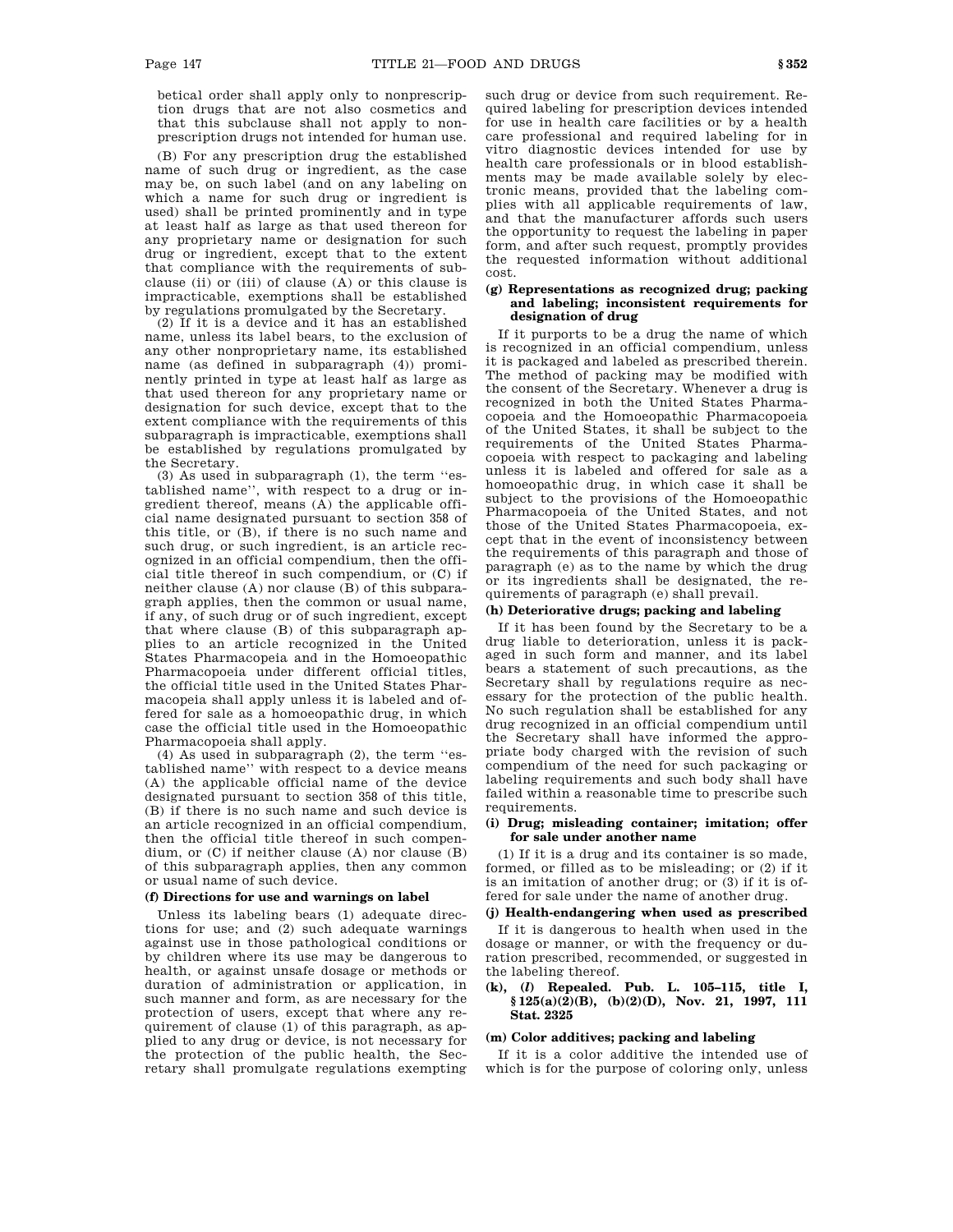its packaging and labeling are in conformity with such packaging and labeling requirements applicable to such color additive, as may be contained in regulations issued under section 379e of this title.

# **(n) Prescription drug advertisements: established name; quantitative formula; side effects, contraindications, and effectiveness; prior approval; false advertising; labeling; construction of the Convention on Psychotropic Substances**

In the case of any prescription drug distributed or offered for sale in any State, unless the manufacturer, packer, or distributor thereof includes in all advertisements and other descriptive printed matter issued or caused to be issued by the manufacturer, packer, or distributor with respect to that drug a true statement of (1) the established name as defined in paragraph (e) of this section, printed prominently and in type at least half as large as that used for any trade or brand name thereof, (2) the formula showing quantitatively each ingredient of such drug to the extent required for labels under paragraph (e) of this section, and (3) such other information in brief summary relating to side effects, contraindications, and effectiveness as shall be required in regulations which shall be issued by the Secretary in accordance with section 371(a) of this title, and in the case of published directto-consumer advertisements the following statement printed in conspicuous text: ''You are encouraged to report negative side effects of prescription drugs to the FDA. Visit www.fda.gov/ medwatch, or call 1–800-FDA-1088.'', except that (A) except in extraordinary circumstances, no regulation issued under this paragraph shall require prior approval by the Secretary of the content of any advertisement, and (B) no advertisement of a prescription drug, published after the effective date of regulations issued under this paragraph applicable to advertisements of prescription drugs, shall with respect to the matters specified in this paragraph or covered by such regulations, be subject to the provisions of sections 52 to 57 of title 15. This paragraph (n) shall not be applicable to any printed matter which the Secretary determines to be labeling as defined in section 321(m) of this title. Nothing in the Convention on Psychotropic Substances, signed at Vienna, Austria, on February 21, 1971, shall be construed to prevent drug price communications to consumers. In the case of an advertisement for a drug subject to section 353(b)(1) of this title presented directly to consumers in television or radio format and stating the name of the drug and its conditions of use, the major statement relating to side effects and contraindications shall be presented in a clear, conspicuous, and neutral manner.

# **(***o***) Drugs or devices from nonregistered establishments**

If it was manufactured, prepared, propagated, compounded, or processed in an establishment not duly registered under section 360 of this title, if it is a drug and was imported or offered for import by a commercial importer of drugs not duly registered under section 381(s) of this title, if it was not included in a list required by section 360(j) of this title, if a notice or other information respecting it was not provided as required by such section or section 360(k) of this title, or if it does not bear such symbols from the uniform system for identification of devices prescribed under section 360(e) of this title as the Secretary by regulation requires.

# **(p) Packaging or labeling of drugs in violation of regulations**

If it is a drug and its packaging or labeling is in violation of an applicable regulation issued pursuant to section 1472 or 1473 of title 15.

# **(q) Restricted devices using false or misleading advertising or used in violation of regulations**

In the case of any restricted device distributed or offered for sale in any State, if (1) its advertising is false or misleading in any particular, or (2) it is sold, distributed, or used in violation of regulations prescribed under section 360j(e) of this title.

# **(r) Restricted devices not carrying requisite accompanying statements in advertisements and other descriptive printed matter**

In the case of any restricted device distributed or offered for sale in any State, unless the manufacturer, packer, or distributor thereof includes in all advertisements and other descriptive printed matter issued or caused to be issued by the manufacturer, packer, or distributor with respect to that device (1) a true statement of the device's established name as defined in subsection (e) of this section, printed prominently and in type at least half as large as that used for any trade or brand name thereof, and (2) a brief statement of the intended uses of the device and relevant warnings, precautions, side effects, and contraindications and, in the case of specific devices made subject to a finding by the Secretary after notice and opportunity for comment that such action is necessary to protect the public health, a full description of the components of such device or the formula showing quantitatively each ingredient of such device to the extent required in regulations which shall be issued by the Secretary after an opportunity for a hearing. Except in extraordinary circumstances, no regulation issued under this paragraph shall require prior approval by the Secretary of the content of any advertisement and no advertisement of a restricted device, published after the effective date of this paragraph shall, with respect to the matters specified in this paragraph or covered by regulations issued hereunder, be subject to the provisions of sections 52 through 55 of title 15. This paragraph shall not be applicable to any printed matter which the Secretary determines to be labeling as defined in section 321(m) of this title.

# **(s) Devices subject to performance standards not bearing requisite labeling**

If it is a device subject to a performance standard established under section 360d of this title, unless it bears such labeling as may be prescribed in such performance standard.

# **(t) Devices for which there has been a failure or refusal to give required notification or to furnish required material or information**

If it is a device and there was a failure or refusal (1) to comply with any requirement pre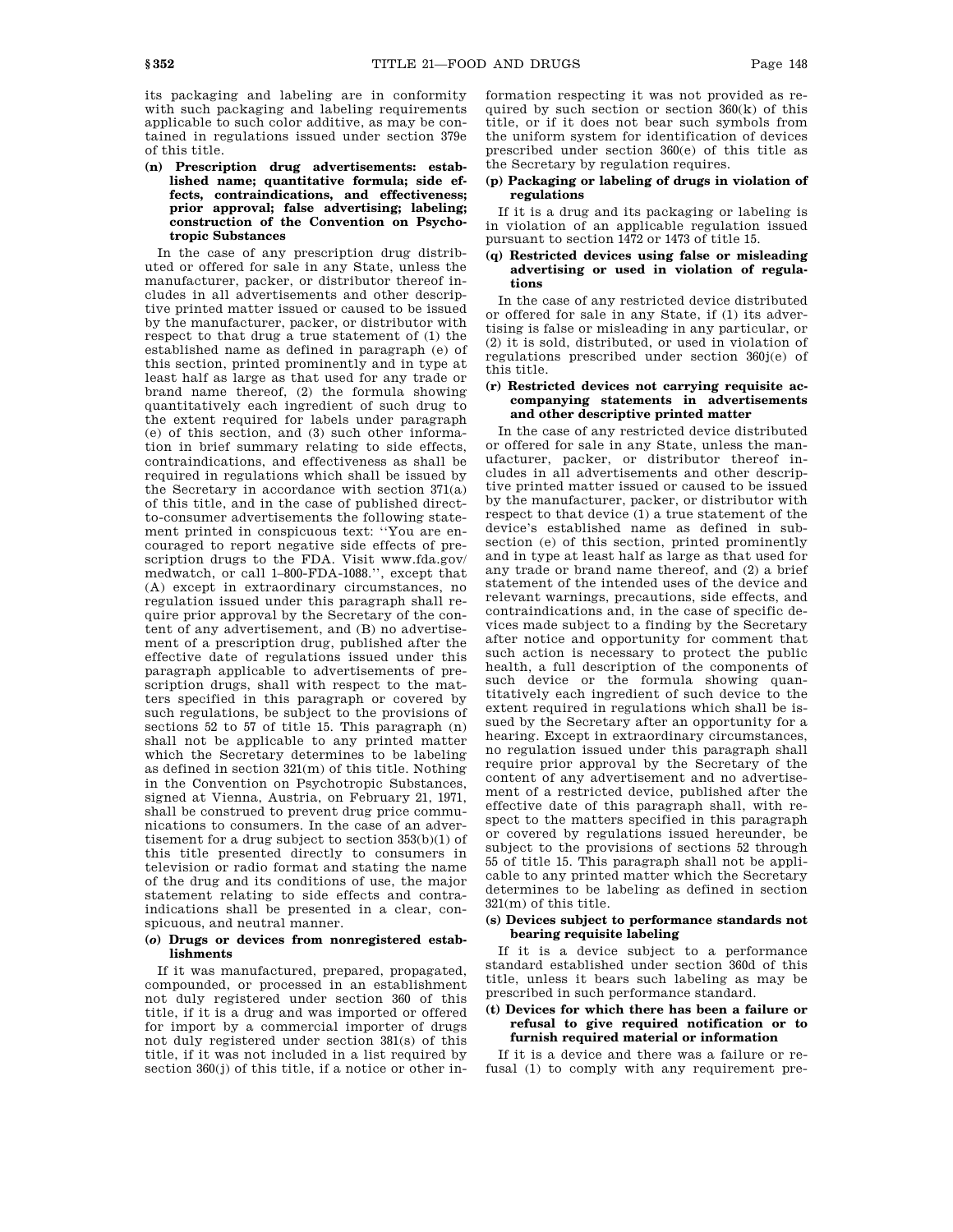scribed under section 360h of this title respecting the device, (2) to furnish any material or information required by or under section 360i of this title respecting the device, or (3) to comply with a requirement under section 360*l* of this title.

# **(u) Identification of manufacturer**

(1) Subject to paragraph (2), if it is a reprocessed single-use device, unless it, or an attachment thereto, prominently and conspicuously bears the name of the manufacturer of the reprocessed device, a generally recognized abbreviation of such name, or a unique and generally recognized symbol identifying such manufacturer.

(2) If the original device or an attachment thereto does not prominently and conspicuously bear the name of the manufacturer of the original device, a generally recognized abbreviation of such name, or a unique and generally recognized symbol identifying such manufacturer, a reprocessed device may satisfy the requirements of paragraph (1) through the use of a detachable label on the packaging that identifies the manufacturer and is intended to be affixed to the medical record of a patient.

## **(v) Reprocessed single-use devices**

If it is a reprocessed single-use device, unless all labeling of the device prominently and conspicuously bears the statement ''Reprocessed device for single use. Reprocessed by \_\_\_.'' The name of the manufacturer of the reprocessed device shall be placed in the space identifying the person responsible for reprocessing.

### **(w) New animal drugs**

If it is a new animal drug—

(1) that is conditionally approved under section 360ccc of this title and its labeling does not conform with the approved application or section 360ccc(f) of this title, or that is not conditionally approved under section 360ccc of this title and its label bears the statement set forth in section  $360\text{ccc}(f)(1)(A)$  of this title; or

(2) that is indexed under section 360ccc–1 of this title and its labeling does not conform with the index listing under section 360ccc–1(e) of this title or 360ccc–1(h) of this title, or that has not been indexed under section 360ccc–1 of this title and its label bears the statement set forth in section 360ccc–1(h) of this title.

# **(x) Nonprescription drugs**

If it is a nonprescription drug (as defined in section 379aa of this title) that is marketed in the United States, unless the label of such drug includes a domestic address or domestic phone number through which the responsible person (as described in section 379aa of this title) may receive a report of a serious adverse event (as defined in section 379aa of this title) with such drug.

# **(y) Drugs subject to approved risk evaluation and mitigation strategy**

If it is a drug subject to an approved risk evaluation and mitigation strategy pursuant to section 355(p) of this title and the responsible person (as such term is used in section 355–1 of this title) fails to comply with a requirement of such strategy provided for under subsection (d), (e), or (f) of section 355–1 of this title.

# **(z) Postmarket studies and clinical trials; new safety information in labeling**

If it is a drug, and the responsible person (as such term is used in section 355(*o*) of this title) is in violation of a requirement established under paragraph (3) (relating to postmarket studies and clinical trials) or paragraph (4) (relating to labeling) of section 355(*o*) of this title with respect to such drug.

# **(aa) Unpaid fees; failure to submit identifying information**

If it is a drug, or an active pharmaceutical ingredient, and it was manufactured, prepared, propagated, compounded, or processed in a facility for which fees have not been paid as required by section  $379j-42(a)(4)$  of this title or for which identifying information required by section 379j–42(f) of this title has not been submitted, or it contains an active pharmaceutical ingredient that was manufactured, prepared, propagated, compounded, or processed in such a facility.

# **(bb) False or misleading advertisement or promotion of compounded drug**

If the advertising or promotion of a compounded drug is false or misleading in any particular.

# **(cc) Failure to bear product identifier**

If it is a drug and it fails to bear the product identifier as required by section 360eee–1 of this title.

(June 25, 1938, ch. 675, §502, 52 Stat. 1050; June 23, 1939, ch. 242, §3, 53 Stat. 854; Dec. 22, 1941, ch. 613, §2, 55 Stat. 851; July 6, 1945, ch. 281, §2, 59 Stat. 463; Mar. 10, 1947, ch. 16, §2, 61 Stat. 11; July 13, 1949, ch. 305, §1, 63 Stat. 409; Aug. 5, 1953, ch. 334, §1, 67 Stat. 389; Pub. L. 86–618, title I, §102(b)(2), July 12, 1960, 74 Stat. 398; Pub. L. 87–781, title I, §§105(c), 112(a), (b), 131(a), title III, §305, Oct. 10, 1962, 76 Stat. 785, 790, 791, 795; Pub. L. 90–399, §105(a), July 13, 1968, 82 Stat. 352; Pub. L. 91–601, §6(d), formerly §7(d), Dec. 30, 1970, 84 Stat. 1673, renumbered Pub. L. 97–35, title XII, §1205(c), Aug. 13, 1981, 95 Stat. 716; Pub. L. 94–295, §§3(e), 4(b)(2), 5(a), 9(b)(2), May 28, 1976, 90 Stat. 577, 580, 583; Pub. L. 95–633, title I, §111, Nov. 10, 1978, 92 Stat. 3773; Pub. L. 102–300, §3(a)(2), June 16, 1992, 106 Stat. 239; Pub. L. 102–571, title I, §107(9), Oct. 29, 1992, 106 Stat. 4499; Pub. L. 103–80, §3(m), Aug. 13, 1993, 107 Stat. 777; Pub. L. 105–115, title I, §§114(a), 125(a)(2)(B), (b)(2)(D), 126(b), title IV, §412(c), Nov. 21, 1997, 111 Stat. 2312, 2325, 2327, 2375; Pub. L. 107–250, title II, §206, title III, §§301(a), 302(a)(1), Oct. 26, 2002, 116 Stat. 1613, 1616; Pub. L. 108–214, §2(b)(2)(B), Apr. 1, 2004, 118 Stat. 575; Pub. L. 108–282, title I, §102(b)(5)(E), Aug. 2, 2004, 118 Stat. 902; Pub. L. 109–43, §2(c)(1), Aug. 1, 2005, 119 Stat. 441; Pub. L. 109–462, §2(d), Dec. 22, 2006, 120 Stat. 3472; Pub. L. 110–85, title IX,  $\S\ 901({\rm d})(3)({\rm A}),$   $(6),$   $902({\rm a}),$   $906({\rm a}),$  Sept. 27, 2007, 121 Stat. 940, 942, 943, 949; Pub. L. 112–144, title III, §306, title VII, §§702(a), 714(c), July 9, 2012, 126 Stat. 1024, 1065, 1074; Pub. L. 112–193, §2(a), Oct. 5, 2012, 126 Stat. 1443; Pub. L. 113–54, title I, §103(b), title II, §206(b), Nov. 27, 2013, 127 Stat. 597, 639.)

### **AMENDMENTS**

2013—Par. (bb). Pub. L. 113–54, §103(b), added par. (bb).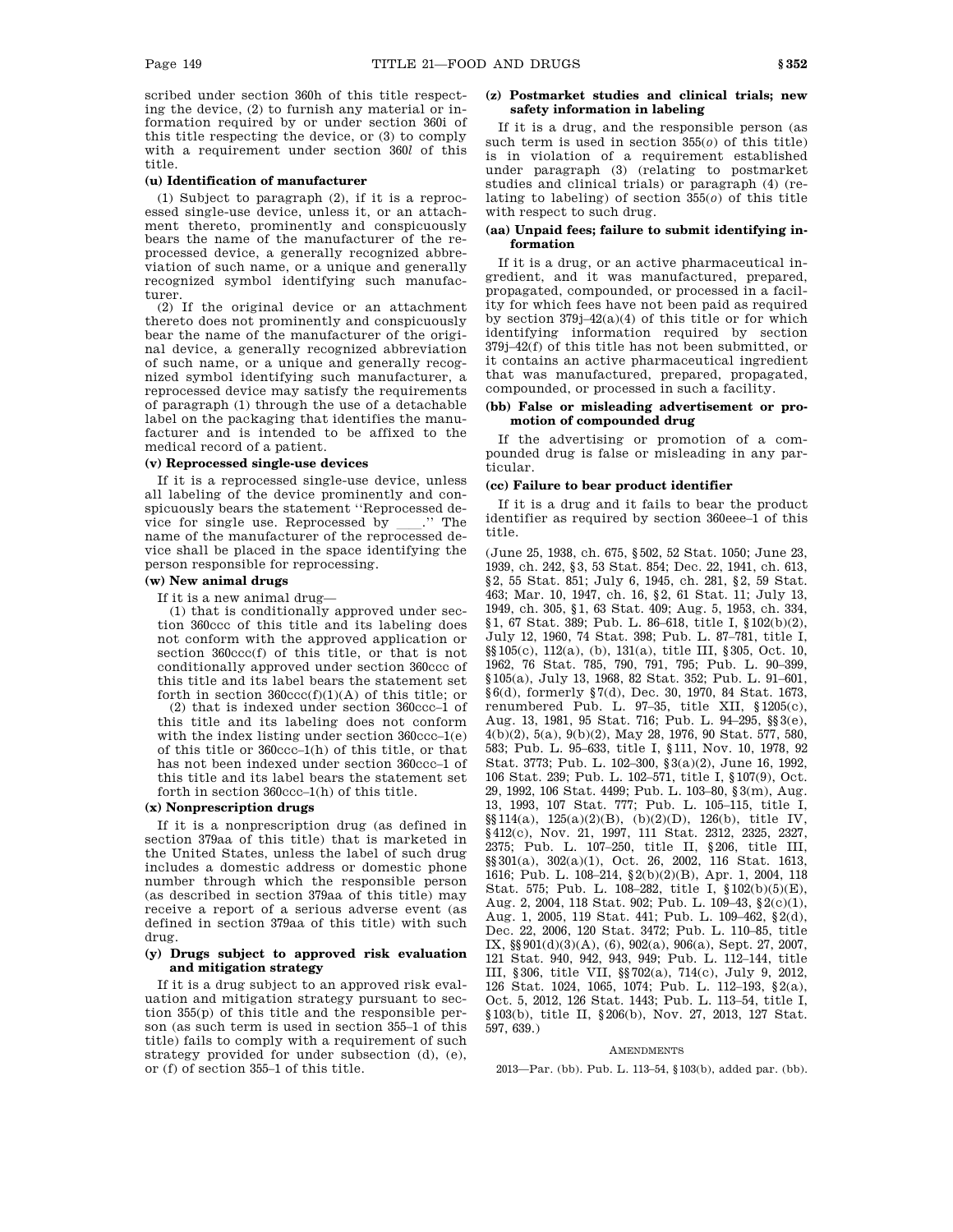Par. (cc). Pub. L. 113–54, §206(b), added par. (cc).

2012—Par. (*o*). Pub. L. 112–144, §714(c), inserted ''if it is a drug and was imported or offered for import by a commercial importer of drugs not duly registered under section 381(s) of this title,'' after ''not duly registered under section 360 of this title,"

Pub. L. 112–144, §702(a), struck out ''in any State'' after ''establishment''.

Par. (aa). Pub. L. 112–193 substituted ''379j–42(a)(4)'' for  $"379j-41(a)(4)"$ 

Pub. L. 112–144, §306, added par. (aa).

2007—Par. (n). Pub. L. 110–85, §906(a), inserted ''and in the case of published direct-to-consumer advertisements the following statement printed in conspicuous text: 'You are encouraged to report negative side effects of prescription drugs to the FDA. Visit www.fda.gov/medwatch, or call 1–800-FDA-1088.','' after ''section 371(a) of this title,''.

Pub. L. 110–85, §901(d)(6), substituted ''section 371(a) of this title'' for ''the procedure specified in section 371(e) of this title''.

Pub. L. 110–85, §901(d)(3)(A), inserted at end ''In the case of an advertisement for a drug subject to section 353(b)(1) of this title presented directly to consumers in television or radio format and stating the name of the drug and its conditions of use, the major statement relating to side effects and contraindications shall be presented in a clear, conspicuous, and neutral manner.'' Pars. (y), (z). Pub. L. 110–85, §902(a), added pars. (y) and (z).

2006—Par. (x). Pub. L. 109–462 added par. (x). 2005—Par. (u). Pub. L. 109–43 amended par. (u) generally. Prior to amendment, par. (u) read as follows: ''If it is a device, unless it, or an attachment thereto, prominently and conspicuously bears the name of the manufacturer of the device, a generally recognized abbreviation of such name, or a unique and generally recognized symbol identifying such manufacturer, except that the Secretary may waive any requirement under this paragraph for the device if the Secretary determines that compliance with the requirement is not feasible for the device or would compromise the provision of reasonable assurance of the safety or effectiveness of the device.''

2004—Par. (f). Pub. L. 108–214, in last sentence, inserted ''or by a health care professional and required labeling for in vitro diagnostic devices intended for use by health care professionals or in blood establishments'' after ''in health care facilities'', inserted comma after ''means'', substituted ''requirements of law, and that the manufacturer affords such users the opportunity'' for ''requirements of law and, that the manufacturer affords health care facilities the opportunity'', and struck out ''the health care facility'' after ''promptly provides''.

Par. (w). Pub. L. 108–282 added par. (w).

2002—Par. (f). Pub. L. 107–250, §206, inserted at end ''Required labeling for prescription devices intended for use in health care facilities may be made available solely by electronic means provided that the labeling complies with all applicable requirements of law and, that the manufacturer affords health care facilities the opportunity to request the labeling in paper form, and after such request, promptly provides the health care facility the requested information without additional cost.''

Par. (u). Pub. L. 107–250, §301(a), which directed amendment of section by adding par. (u) at end, was executed by adding par. (u) before par. (v) to reflect the probable intent of Congress.

Par. (v). Pub. L. 107–250, §302(a)(1), added par. (v).

1997—Par. (a). Pub. L. 105–115, §114(a), inserted at end ''Health care economic information provided to a formulary committee, or other similar entity, in the course of the committee or the entity carrying out its responsibilities for the selection of drugs for managed care or other similar organizations, shall not be considered to be false or misleading under this paragraph if the health care economic information directly relates to an indication approved under section 355 of this title

or under section 262(a) of title 42 for such drug and is based on competent and reliable scientific evidence. The requirements set forth in section 355(a) of this title or in section 262(a) of title 42 shall not apply to health care economic information provided to such a committee or entity in accordance with this paragraph. Information that is relevant to the substantiation of the health care economic information presented pursuant to this paragraph shall be made available to the Secretary upon request. In this paragraph, the term 'health care economic information' means any analysis that identifies, measures, or compares the economic consequences, including the costs of the represented health outcomes, of the use of a drug to the use of another drug, to another health care intervention, or to

no intervention.'' Par. (d). Pub. L. 105–115, §126(b), struck out par. (d) which read as follows: ''If it is for use by man and contains any quantity of the narcotic or hypnotic substance alpha eucaine, barbituric acid, betaeucaine, bromal, cannabis, carbromal, chloral, coca, cocaine, codeine, heroin, marihuana, morphine, opium, paraldehyde, peyote, or sulphonmethane; or any chemical derivative of such substance, which derivative has been by the Secretary, after investigation, found to be, and by regulations designated as, habit forming; unless its label bears the name and quantity or proportion of such substance or derivative and in juxtaposition therewith the statement 'Warning—May be habit form-

ing.''' Par. (e)(1). Pub. L. 105–115, §412(c), amended subpar. (1) generally. Prior to amendment, subpar. (1) read as follows: ''If it is a drug, unless (A) its label bears, to the exclusion of any other nonproprietary name (except the applicable systematic chemical name or the chemical formula), (i) the established name (as defined in subparagraph (3)) of the drug, if such there be, and (ii), in case it is fabricated from two or more ingredients, the established name and quantity of each active ingredient, including the quantity, kind, and proportion of any alcohol, and also including, whether active or not, the established name and quantity or proportion of any bromides, ether, chloroform, acetanilid, acetphenetidin, amidopyrine, antipyrine, atropine, hyoscine, hyoscyamine, arsenic, digitalis, digitalis glucosides, mercury ouabain strophanthin, strychnine, thyroid, or any derivative or preparation of any such substances, contained therein; *Provided*, That the requirement for stating the quantity of the active ingredients, other than the quantity of those specifically named in this paragraph, shall apply only to prescription drugs; and (B) for any prescription drug the established name of such drug or ingredient, as the case may be, on such label (and on any labeling on which a name for such drug or ingredient is used) is printed prominently and in type at least half as large as that used thereon for any proprietary name or designation for such drug or ingredient: *Provided*, That to the extent that compliance with the requirements of clause (A)(ii) or clause (B) of this subparagraph is impracticable, exemptions shall be established by regulations promulgated by the Secretary.

Par. (k). Pub. L. 105–115, §125(a)(2)(B), struck out par. (k) which read as follows: ''If it is, or purports to be, or is represented as a drug composed wholly or partly of insulin, unless (1) it is from a batch with respect to which a certificate or release has been issued pursuant to section 356 of this title, and (2) such certificate or re-

lease is in effect with respect to such drug.'' Par. (*l*). Pub. L. 105–115, §125(b)(2)(D), struck out par. (*l*) which read as follows: ''If it is, or purports to be, or is represented as a drug (except a drug for use in animals other than man) composed wholly or partly of any kind of penicillin, streptomycin, chlortetracycline, chloramphenicol, bacitracin, or any other antibiotic drug, or any derivative thereof, unless (1) it is from a batch with respect to which a certificate or release has been issued pursuant to section 357 of this title, and (2) such certificate or release is in effect with respect to such drug: *Provided*, That this paragraph shall not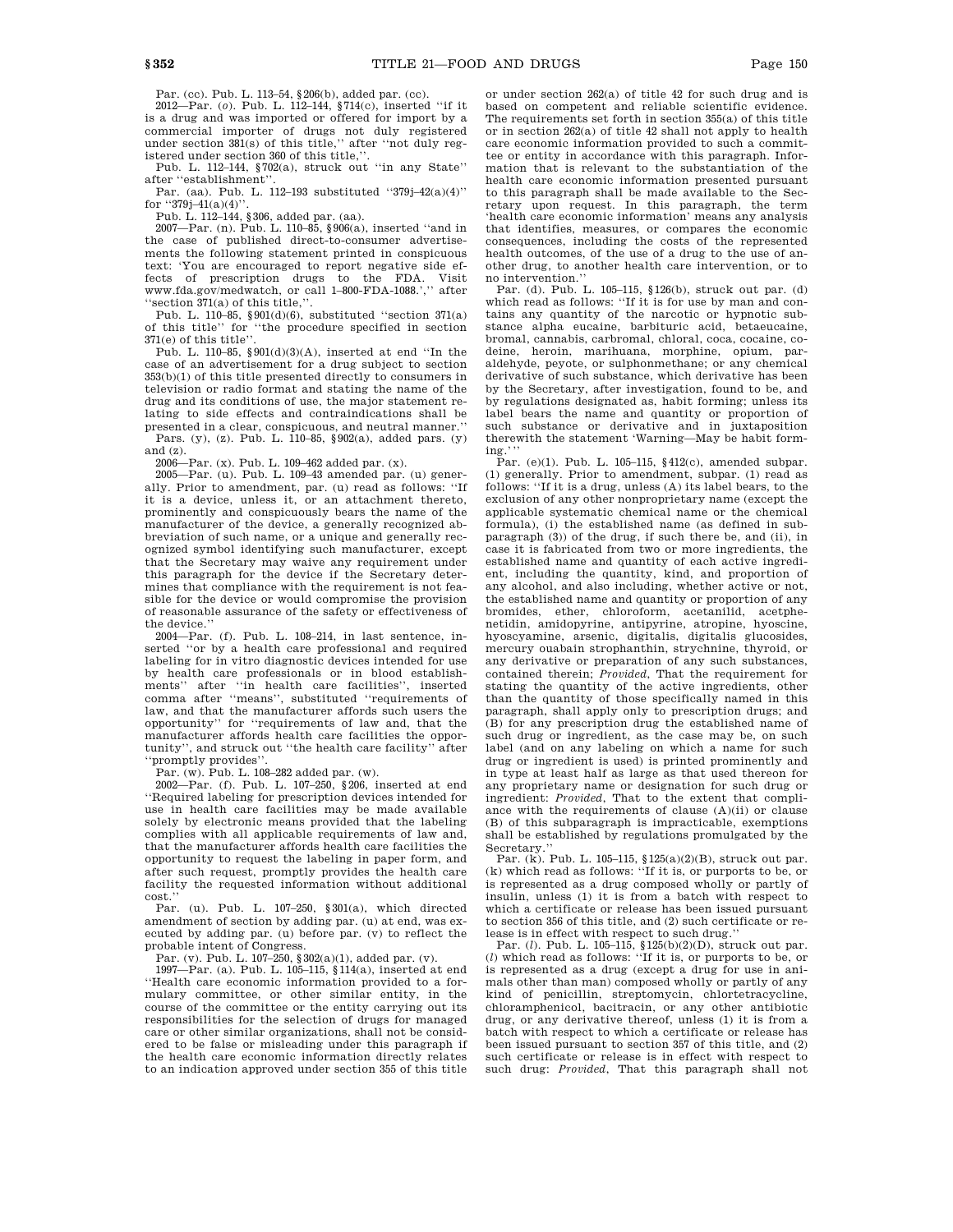apply to any drug or class of drugs exempted by regulations promulgated under section 357(c) or (d) of this title.''

1993—Par. (e)(3). Pub. L. 103–80, §3(m)(1), substituted ''of such ingredient, except that'' for ''of such ingredient: Provided, That'

Par. (f). Pub. L. 103–80, §3(m)(2), substituted ''users, except that where'' for ''users: *Provided*, That where''.

Par. (g). Pub. L. 103–80, §3(m)(3), substituted ''prescribed therein. The method'' for ''prescribed therein: *Provided*, That the method'' and ''Pharmacopoeia, except that'' for ''Pharmacopoeia: *Provided further*, That,'

Par. (n). Pub. L. 103–80, §3(m)(4), substituted '', except that (A)'' for '': *Provided*, That (A)''. 1992—Par. (m). Pub. L. 102–571 substituted ''379e'' for

''376''.

Par. (t)(3). Pub. L. 102–300 added cl. (3).

1978—Par. (n). Pub. L. 95–633 inserted provision relating to the construction of the Convention on Psychotropic Substances.

1976—Par. (e). Pub. L. 94–295, §5(a), substituted ''subparagraph (3)'' for ''subparagraph (2)'' in subpar. (1), added subpar. (2), redesignated former subpar. (2) as (3) and in subpar. (3) as so redesignated substituted ''subparagraph (1)'' for ''this paragraph (e)'', and added subpar. (4).

Par. (j). Pub. L. 94–295, §3(e)(2), substituted ''dosage or manner,'' for ''dosage,''.

Par. (m). Pub. L. 94–295, §9(b)(2), substituted ''the intended use of which is for'' for ''the intended use of which in or on drugs is for'.

Par. (*o*). Pub. L. 94–295, §4(b)(2), substituted ''If it was manufactured'' for ''If it is a drug and was manufactured'' and inserted '', if it was not included in a list required by section 360(j) of this title, if a notice or other information respecting it was not provided as required by such section or section  $360(k)$  of this title, or if it does not bear such symbols from the uniform system for identification of devices prescribed under section 360(e) of this title as the Secretary by regulation requires''.

Pars. (q) to (t). Pub. L. 94–295, §3(e)(1), added pars. (q) to (t).

1970—Par. (p). Pub. L. 91–601 added par. (p).

1968—Par. (*l*). Pub. L. 90–399 inserted ''(except a drug for use in animals other than man)'' after ''represented as a drug''.

1962—Par. (e). Pub. L. 87–781, §112(a), designated existing provisions as subpar. (1), substituted '', unless (A) its label bears, to the exclusion of any other nonproprietary name (except the applicable systematic chemical name or the chemical formula), (i) the established name (as defined in subparagraph (2) of this subsection) of the drug, if such there be, and (ii), in case it is fabricated from two or more ingredients, the established name and quantity'' for ''and is not designated solely by a name recognized in an official compendium unless its label bears (1) the common or usual name of the drug, if such there be; and (2), in case it is fabricated from two or more ingredients, the common or usual name'', and ''the established name'' for ''the name'', provided that the requirement for stating the quantity of active ingredients, other than those specified in this par., applies only to prescription drugs, and that the established name of a drug on a label is to be printed prominently and in type at least half as large as used for any proprietary designation, and added subpar. (2) defining ''established name''.

Par. (g). Pub. L. 87–781, §112(b), provided that if there is an inconsistency between the provisions of this par. and those of par. (e), as to the name of a drug, the requirements of par. (e) should prevail. Par. (*l*). Pub. L. 87–781, §105(c), substituted ''baci-

tracin, or any other antibiotic drug'' for ''or bacitracin.

Par. (n). Pub. L. 87–781, §131(a), added par. (n).

Par. (*o*). Pub. L. 87–781, §305, added par. (*o*). 1960—Par. (m). Pub. L. 86–618 added par. (m).

1953—Par. (*l*). Act Aug. 5, 1953, substituted ''chlortetracycline'' for ''aureomycin''.

1949—Par. (*l*). Act July 13, 1949, inserted '', aureomycin, chloramphenicol, or bacitracin'' after ''streptomycin''.

1947—Par. (*l*). Act Mar. 10, 1947, inserted ''or streptomycin'' after ''penicillin''.

1945—Par. (*l*). Act July 6, 1945, added par. (*l*).

1941—Par. (k). Act Dec. 22, 1941, added par. (k).

1939—Par. (d). Act June 29, 1939, substituted ''name, and quality or proportion'' for ''name, quantity, and percentage''.

## EFFECTIVE DATE OF 2012 AMENDMENT

Amendment by section 306 of Pub. L. 112–144 effective Oct. 1, 2012, see section 305 of Pub. L. 112–144, set out as an Effective and Termination Dates note under section 379j–41 of this title.

## EFFECTIVE DATE OF 2007 AMENDMENT

Amendment by Pub. L. 110–85 effective 180 days after Sept. 27, 2007, see section 909 of Pub. L. 110–85, set out as a note under section 331 of this title.

#### EFFECTIVE DATE OF 2006 AMENDMENT

Pub. L. 109–462, §2(e)(1), (2), Dec. 22, 2006, 120 Stat. 3472, provided that:

''(1) IN GENERAL.—Except as provided in paragraph (2), the amendments made by this section [enacting section 379aa of this title and amending this section and section 331 of this title] shall take effect 1 year after the date of enactment of this Act [Dec. 22, 2006].

''(2) MISBRANDING.—Section 502(x) of the Federal Food, Drug, and Cosmetic Act [21 U.S.C. 352(x)] (as added by this section) shall apply to any nonprescription drug (as defined in such section  $502(x)$ ) labeled on or after the date that is 1 year after the date of enactment of this Act [Dec. 22, 2006].''

### EFFECTIVE DATE OF 2002 AMENDMENT

Pub. L. 107–250, title III, §301(b), Oct. 26, 2002, 116 Stat. 1616, as amended by Pub. L. 108–214, §2(c)(1), Apr. 1, 2004, 118 Stat. 575; Pub. L. 109–43, §2(d), Aug. 1, 2005, 119 Stat. 441, provided that: ''Section 502(u) of the Federal Food, Drug, and Cosmetic Act [21 U.S.C. 352(u)] (as amended by section 2(c) of the Medical Device User Fee Stabilization Act of 2005 [Pub. L. 109–43])—

''(1) shall be effective—

''(A) with respect to devices described under paragraph (1) of such section, 12 months after the date of enactment of the Medical Device User Fee Stabilization Act of 2005 [Aug. 1, 2005], or the date on which the original device first bears the name of the manufacturer of the original device, a generally recognized abbreviation of such name, or a unique and generally recognized symbol identifying such manufacturer, whichever is later; and

'(B) with respect to devices described under paragraph (2) of such section 502(u), 12 months after such date of enactment; and

''(2) shall apply only to devices reprocessed and introduced or delivered for introduction in interstate commerce after such applicable effective date.''

Pub. L. 107–250, title III, §302(a)(2), Oct. 26, 2002, 116 Stat. 1616, provided that: ''The amendment made by paragraph (1) [amending this section] takes effect 15 months after the date of the enactment of this Act [Oct. 26, 2002], and only applies to devices introduced or delivered for introduction into interstate commerce after such effective date.''

#### EFFECTIVE DATE OF 1997 AMENDMENT

Amendment by sections 114(a), 126(b), and 412(c) of Pub. L. 105–115 effective 90 days after Nov. 21, 1997, except as otherwise provided, see section 501 of Pub. L. 105–115, set out as a note under section 321 of this title.

#### EFFECTIVE DATE OF 1978 AMENDMENT

Amendment by Pub. L. 95–633 effective on date the Convention on Psychotropic Substances enters into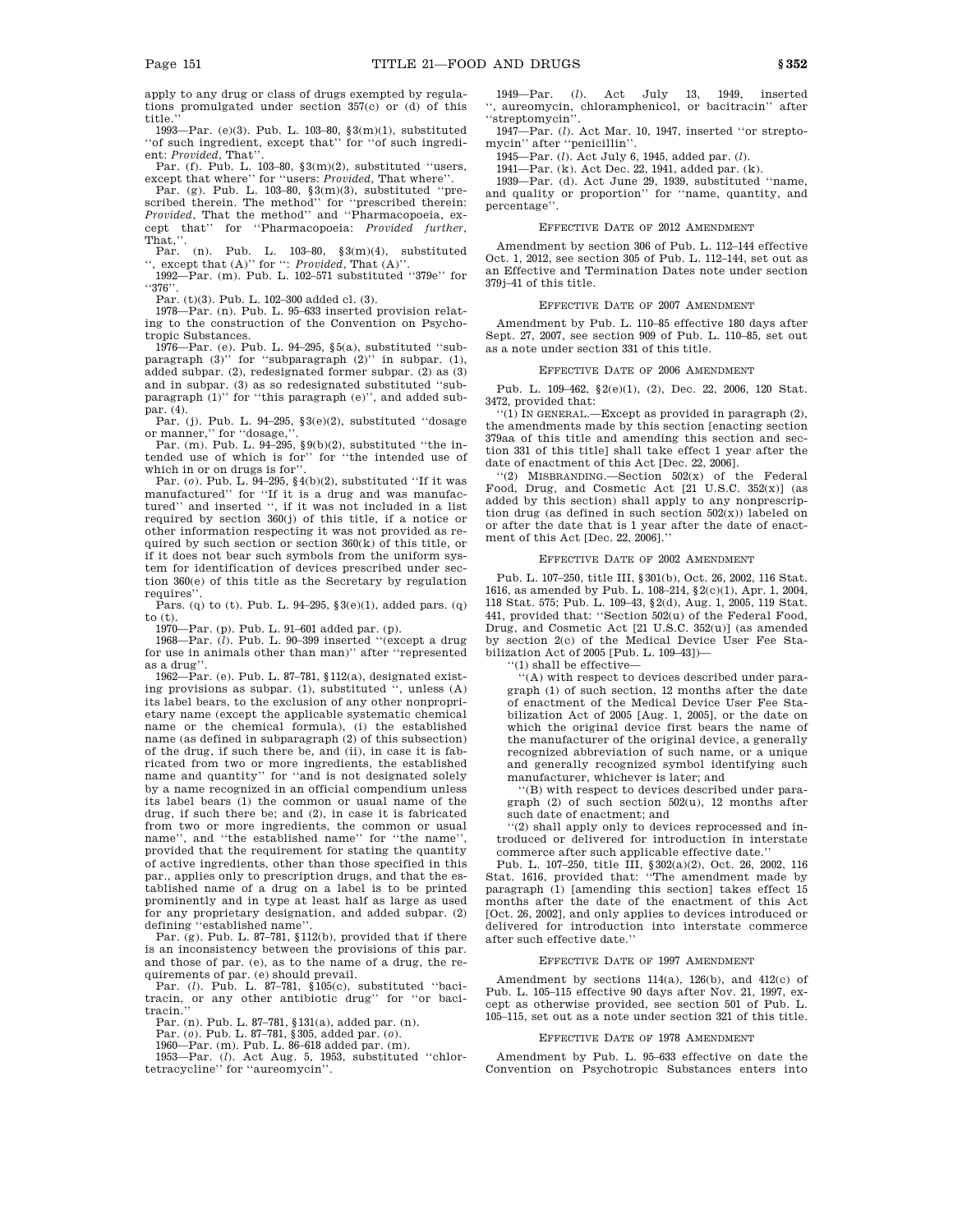force in the United States [July 15, 1980], see section 112 of Pub. L. 95–633, set out as an Effective Date note under section 801a of this title.

#### EFFECTIVE DATE OF 1970 AMENDMENT

Amendment by Pub. L. 91–601 effective Dec. 30, 1970, and regulations establishing special packaging standards effective no sooner than 180 days or later than one year from date regulations are final, or an earlier date published in Federal Register, see section 8 of Pub. L. 91–601, set out as an Effective Date note under section 1471 of Title 15, Commerce and Trade.

# EFFECTIVE DATE OF 1968 AMENDMENT

Amendment by Pub. L. 90–399 effective on first day of thirteenth calendar month after July 13, 1968, see section 108(a) of Pub. L. 90–399, set out as an Effective Date and Transitional Provisions note under section 360b of this title.

### EFFECTIVE DATE OF 1962 AMENDMENT

Pub. L. 87–781, title I, §112(c), Oct. 10, 1962, 76 Stat. 791, provided that: ''This section [amending this section] shall take effect on the first day of the seventh calendar month following the month in which this Act is enacted [October 1962].

Pub. L. 87–781, title I, §131(b), Oct. 10, 1962, 76 Stat. 792, provided that: ''No drug which was being commercially distributed prior to the date of enactment of this Act [Oct. 10, 1962] shall be deemed to be misbranded under paragraph (n) of section 502 of the Federal Food, Drug, and Cosmetic Act [21 U.S.C. 352(n)], as added by this section, until the earlier of the following dates: (1) the first day of the seventh month following the month in which this Act is enacted; or (2) the effective date of regulations first issued under clause (3) of such paragraph (n) in accordance with the procedure specified in section 701(e) of the Federal Food, Drug, and Cosmetic Act [21 U.S.C. 371(e)].''

Amendment by Pub. L. 87–781 effective on first day of seventh calendar month following October 1962, see section 107 of Pub. L. 87–781, set out as a note under section 321 of this title.

#### EFFECTIVE DATE OF 1960 AMENDMENT

Amendment by Pub. L. 86–618 effective July 12, 1960, subject to the provisions of section 203 of Pub. L. 86–618, see section 202 of Pub. L. 86–618, set out as a note under section 379e of this title.

#### EFFECTIVE DATE; POSTPONEMENT

Pars. (b) and (d) to (h) effective Jan. 1, 1940, and such paragraphs effective July 1, 1940, as provided by regulations for certain lithographed labeling and containers bearing certain labeling, see act June 23, 1939, ch. 242, 53 Stat. 853, set out as an Effective Date: Postponement in Certain Cases note under section 301 of this title.

#### REGULATIONS

Pub. L. 110–85, title IX, §901(d)(3)(B), Sept. 27, 2007, 121 Stat. 940, provided that: ''Not later than 30 months after the date of the enactment of the Food and Drug Administration Amendments Act of 2007 [Sept. 27, 2007], the Secretary of Health and Human Services shall by regulation establish standards for determining whether a major statement relating to side effects and contraindications of a drug, described in section 502(n) of the Federal Food, Drug, and Cosmetic Act (21 U.S.C. 352(n)) (as amended by subparagraph (A)) is presented in the manner required under such section.''

#### TRANSFER OF FUNCTIONS

For transfer of functions of Federal Security Administrator to Secretary of Health, Education, and Welfare [now Health and Human Services], and of Food and Drug Administration in the Department of Agriculture to Federal Security Agency, see notes set out under section 321 of this title.

Pub. L. 111–148, title III, §3507, Mar. 23, 2010, 124 Stat. 530, provided that:

''(a) IN GENERAL.—The Secretary of Health and Human Services (referred to in this section as the 'Secretary'), acting through the Commissioner of Food and Drugs, shall determine whether the addition of quantitative summaries of the benefits and risks of prescription drugs in a standardized format (such as a table or drug facts box) to the promotional labeling or print advertising of such drugs would improve health care decisionmaking by clinicians and patients and consumers.

''(b) REVIEW AND CONSULTATION.—In making the determination under subsection (a), the Secretary shall review all available scientific evidence and research on decisionmaking and social and cognitive psychology and consult with drug manufacturers, clinicians, patients and consumers, experts in health literacy, representatives of racial and ethnic minorities, and experts in women's and pediatric health.

''(c) REPORT.—Not later than 1 year after the date of enactment of this Act [Mar. 23, 2010], the Secretary shall submit to Congress a report that provides—

''(1) the determination by the Secretary under subsection (a); and

''(2) the reasoning and analysis underlying that determination.

''(d) AUTHORITY.—If the Secretary determines under subsection (a) that the addition of quantitative summaries of the benefits and risks of prescription drugs in a standardized format (such as a table or drug facts box) to the promotional labeling or print advertising of such drugs would improve health care decisionmaking by clinicians and patients and consumers, then the Secretary, not later than 3 years after the date of submission of the report under subsection (c), shall promulgate proposed regulations as necessary to implement such format.

''(e) CLARIFICATION.—Nothing in this section shall be construed to restrict the existing authorities of the Secretary with respect to benefit and risk information.''

#### GUIDANCE; MISBRANDED DEVICES

Pub. L. 109–43, §2(c)(2), Aug. 1, 2005, 119 Stat. 441, provided that: ''Not later than 180 days after the date of enactment of this Act [Aug. 1, 2005], the Secretary of Health and Human Services shall issue guidance to identify circumstances in which the name of the manufacturer of the original device, a generally recognized abbreviation of such name, or a unique and generally recognized symbol identifying such manufacturer, is not 'prominent and conspicuous', as used in section 502(u) of Federal Food, Drug, and Cosmetic Act [21 U.S.C.  $352(u)$ ] (as amended by paragraph  $(1)$ ).

#### STUDIES

Pub. L. 110–85, title IX, §906(b), Sept. 27, 2007, 121 Stat. 950, provided that:

''(1) IN GENERAL.—In the case of direct-to-consumer television advertisements, the Secretary of Health and Human Services, in consultation with the Advisory Committee on Risk Communication under section 567 of the Federal Food, Drug, and Cosmetic Act [21 U.S.C. 360bbb–6] (as added by section 917), shall, not later than 6 months after the date of the enactment of this Act [Sept. 27, 2007], conduct a study to determine if the statement in section 502(n) of such Act [21 U.S.C. 352(n)] (as added by subsection (a)) required with respect to published direct-to-consumer advertisements is appropriate for inclusion in such television advertisements.

''(2) CONTENT.—As part of the study under paragraph (1), such Secretary shall consider whether the information in the statement described in paragraph (1) would detract from the presentation of risk information in a direct-to-consumer television advertisement. If such Secretary determines the inclusion of such statement